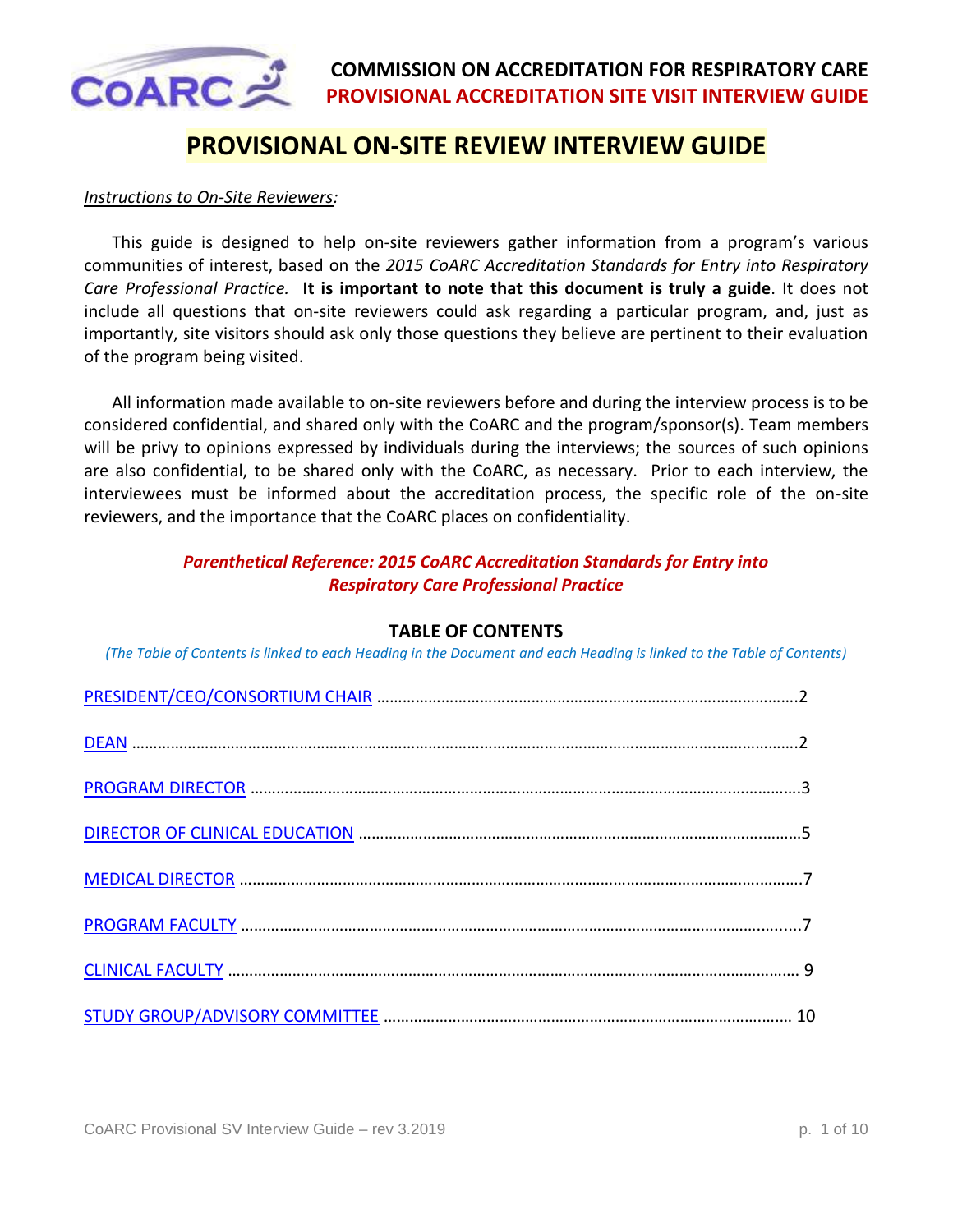

## <span id="page-1-0"></span>**[President/CEO/Consortium Chair](#page-0-0)**

- 1. How will your institution **support the continued professional growth of program faculty and staff**? **(***Standard 1.04***)**
- 2. In what ways will your institution ensure that appropriate **security and personal safety measures** are in place **at all the program's instructional locations**? **(***Standard 5.08***)**
- 3. [If applicable] Describe how your institution will ensure that program students and faculty at geographically distant locations (i.e. satellite campuses) have **access to academic support services and resources equivalent to those on the main campus**. *(Standard 1.06)*
- 4. Describe how your institution will **ensure funding is sufficient for the program** to meet its goals/objectives. **(***Standard 2.01***)**
- 5. Describe how your institution will **ensure that academic resources** (e.g., library, computer and technology resources, advising, counseling, and placement services) **are sufficient** for the program to meet its goals/objectives. **(***Standard 2.01***)**
- 6. Describe how your institution will **ensure that the program's physical (e.g., classroom/laboratory space) resources are sufficient** to for the program to meet its goals/objectives. **(***Standard 2.01***)**

### <span id="page-1-1"></span>**[Dean/Division Chair](#page-0-0)**

- 1. How does your institution **ensure that academic policies apply to all students and faculty**, regardless of the location of instruction? **(***Standard 1.06***)**
- 2. How does your institution **ensure that the numbers** of qualified faculty members and clinical preceptors, as well as the designated administrative and technical support staff, **are sufficient** to meet the goals/objectives of each program? *(Standard 2.13)*
- 3. How will your **institution support the Program Director in carrying out her/his administrative responsibilities**: planning and development, management and administration, as well as continuous review, analysis and revision of the respiratory care program? *(Standard 2.03)*
- 4. In what ways will your **institution support the Director of Clinical Education in carrying out his/her administrative responsibilities**: planning and development, organization, administration, and ongoing evaluation of the general effectiveness of clinical experiences for students enrolled in the respiratory care program? *(Standard 2.07)*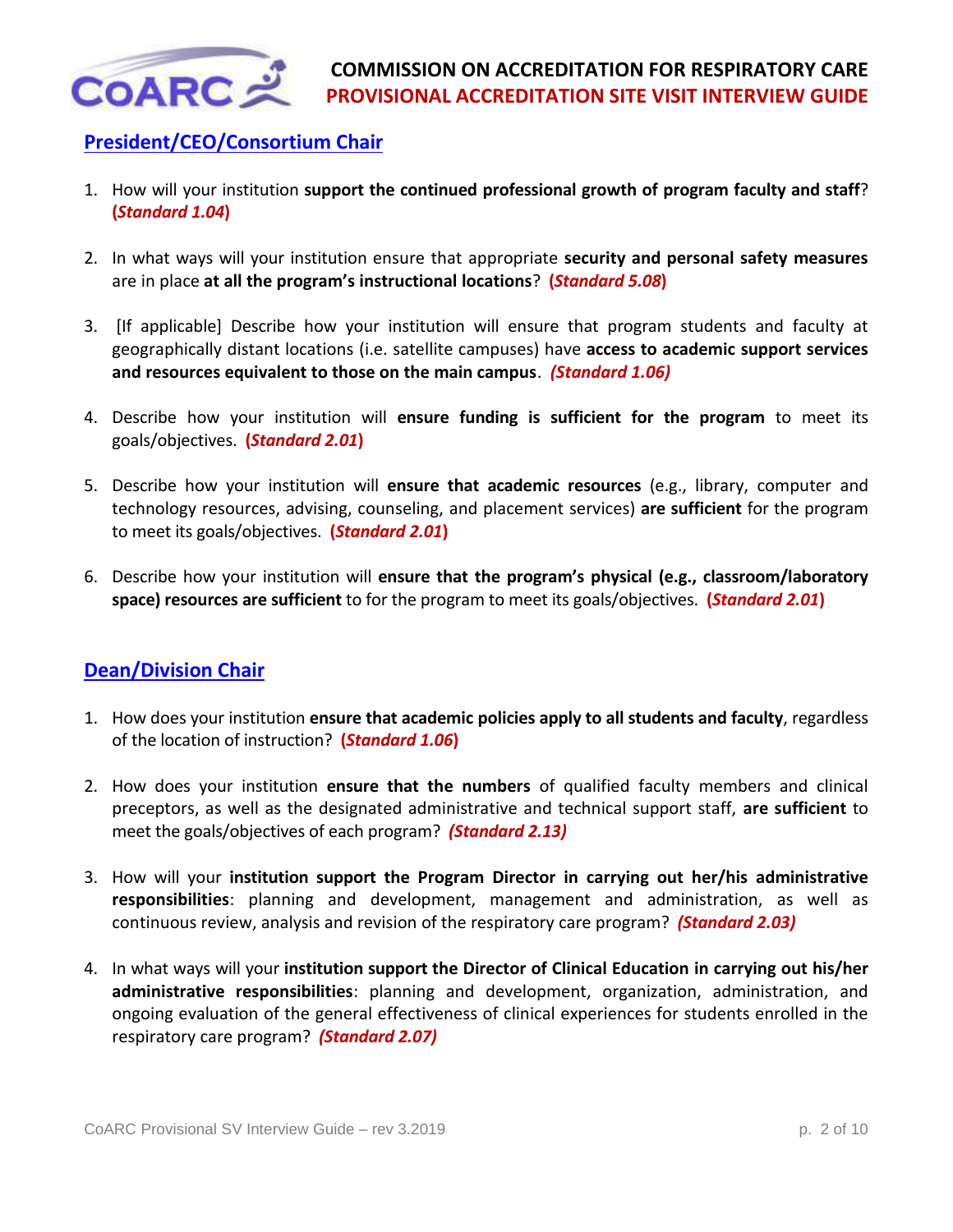

## **COMMISSION ON ACCREDITATION FOR RESPIRATORY CARE PROVISIONAL ACCREDITATION SITE VISIT INTERVIEW GUIDE**

- 5. Are you familiar with the **goal mandated for the program** by the CoARC *Standards*? Will this goal be **compatible with your institution's mission**? *(Standard 3.02)*
- 6. Describe how the institution will ensure that respiratory students have **access to all the academic support services** (e.g., library, computer and technology resources, advising, counseling, and placement services) provided to other students in the institution? *(Standard 5.11)*
- 7. Describe the **institution's policies and procedures for maintaining student records** related to admission, advisement, counseling, and evaluation. **Where are these records kept?** Are there any provisions that allow **student access to their academic records?** What are your institution's **policies regarding access to records by work-study students** [If applicable]? *(Standard 5.12)*

### <span id="page-2-0"></span>**[Program Director](#page-0-0)**

- 1. Have you been appraised of the **extent of administrative support for your continued professional growth**? **(***Standard 1.04***)**
- 2. How will you ensure **appropriate supervision of students at all instructional locations**? *(Standard 5.09)*
- 3. How will you determine that **security and personal safety measures are sufficient at all instructional locations**? *(Standard 5.08)*
- 4. Is there a formal **affiliation agreement or memorandum of understanding** between your institution and **all other entities that will participate in the education of respiratory students**? If not, when do you expect these agreements to be completed? Have you seen these agreements or similar agreements related to other healthcare educational programs at your institution? Do these agreements accurately describe the relationships, roles, and responsibilities of both the program's sponsor and these entities? How will you ensure that all these agreements remain up-to-date? *(Standard 4.10)*
- 5. Has **sufficient office space** been allocated to the program? *(Standard 2.01)*
- 6. Have you determined that the **financial resources** to be allocated to the program will be sufficient to enable achievement of the program goal(s) and outcomes? *(Standard 2.01)*
- 7. How do you plan to maintain regular and consistent **contact with your students and program faculty**? **(***Standard 2.06***)**
- 8. Will there be **sufficient faculty** to provide effective instruction in the **didactic, laboratory**, and **clinical** settings? **(***Standard 2.13***)**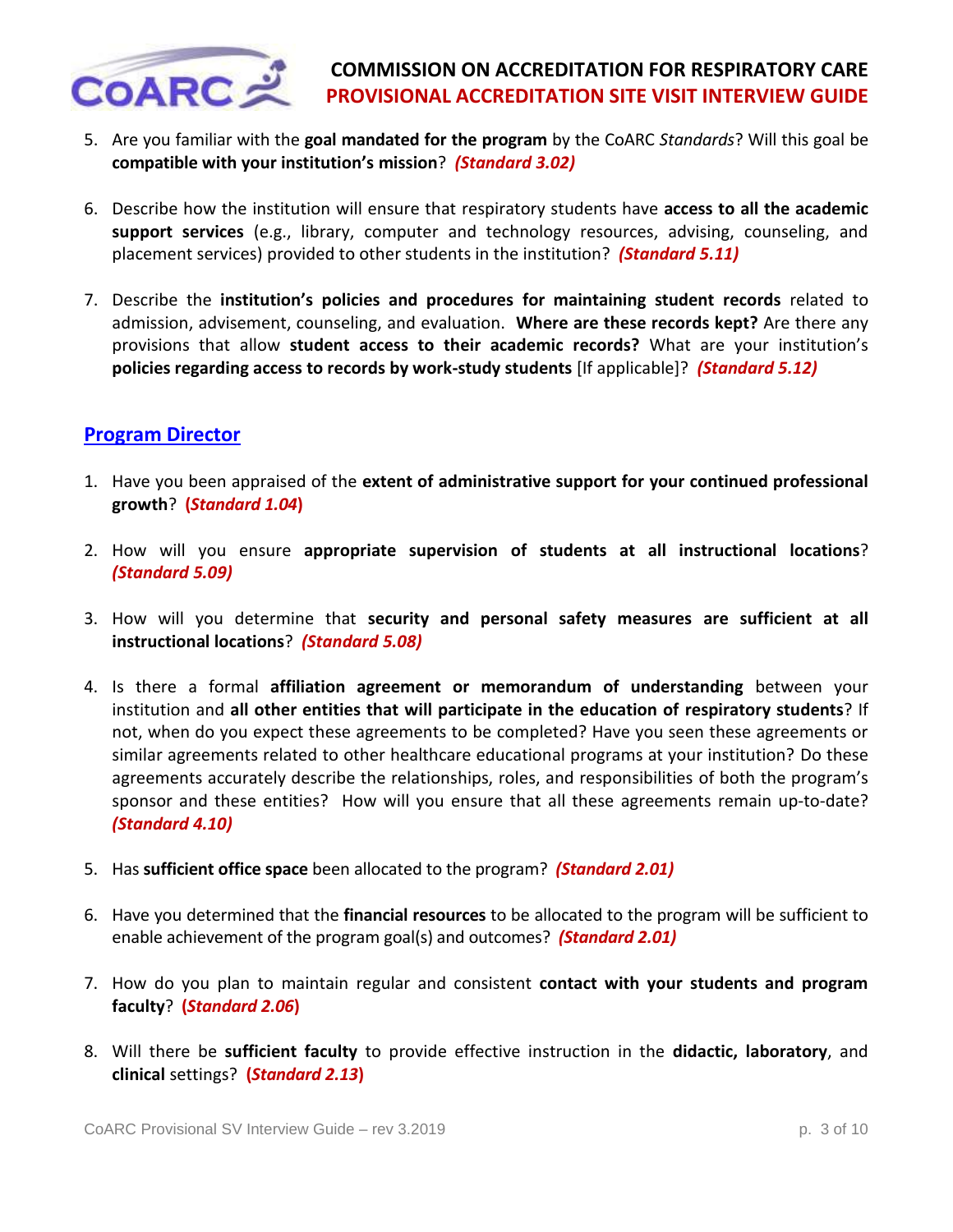

- 9. What **mechanisms** will you use to ensure that **instructors are**:
	- a. **appropriately credentialed** for the content areas they teach,
	- b. **sufficiently knowledgeable** in subject matter through training and experience,
	- c. **effective in teaching** their assigned subjects? *(Standard 2.13)*
- 10. Will there be **sufficient administrative and clerical support staff** for the program to meet its goals and objectives? *(Standard 2.15)*
- 11. How will faculty perform the annual **review of program goals** to ensure **compatibility with the mission** of the sponsoring educational institution? *(Standard 3.02)*
- 12. What do you know about the **CoARC Personnel-Program Resource Survey**? *(Standard 2.16)*
- 13. How do you plan to **evaluate all mandated program competencies** for each student? How will these program competencies and evaluation methods be made available to all enrolled students? *(Standard 3.06)*
- 14. How will you ensure that **course content, learning experiences** (didactic, laboratory, and clinical), **and access to learning materials are equivalent for each student regardless of location**? *(Standard 4.01)*

Describe the methods that will be used to ensure that the program's collection of clinical sites provide sufficient breadth and depth of clinical exposure to **ensure achievement of all clinical competencies by all students** in a given class. If exposure to particular competencies will be **limited to specific sites**, describe the methods by which the program will ensure that exposure at these sites is sufficient for all students. *(Standard 4.09)* 

- 15. How will the program ensure that the clinical component of the curriculum is sequentially integrated with didactic and laboratory instruction and consistent with the overall instructional plan of the program? (**Standard 4.01**)
- 16. How will the program ensure that each student is **evaluated regarding her/his achievement of all defined program competencies**? How will the competencies and the evaluation methods be **documented and communicated** to all enrolled students? *(Standard 4.04)*
- 17. Describe the **methods that will be used** to ensure that students at **all program locations** have **access to equivalent course materials, laboratory equipment/supplies**, and **academic support** services. *(Standard 4.09)*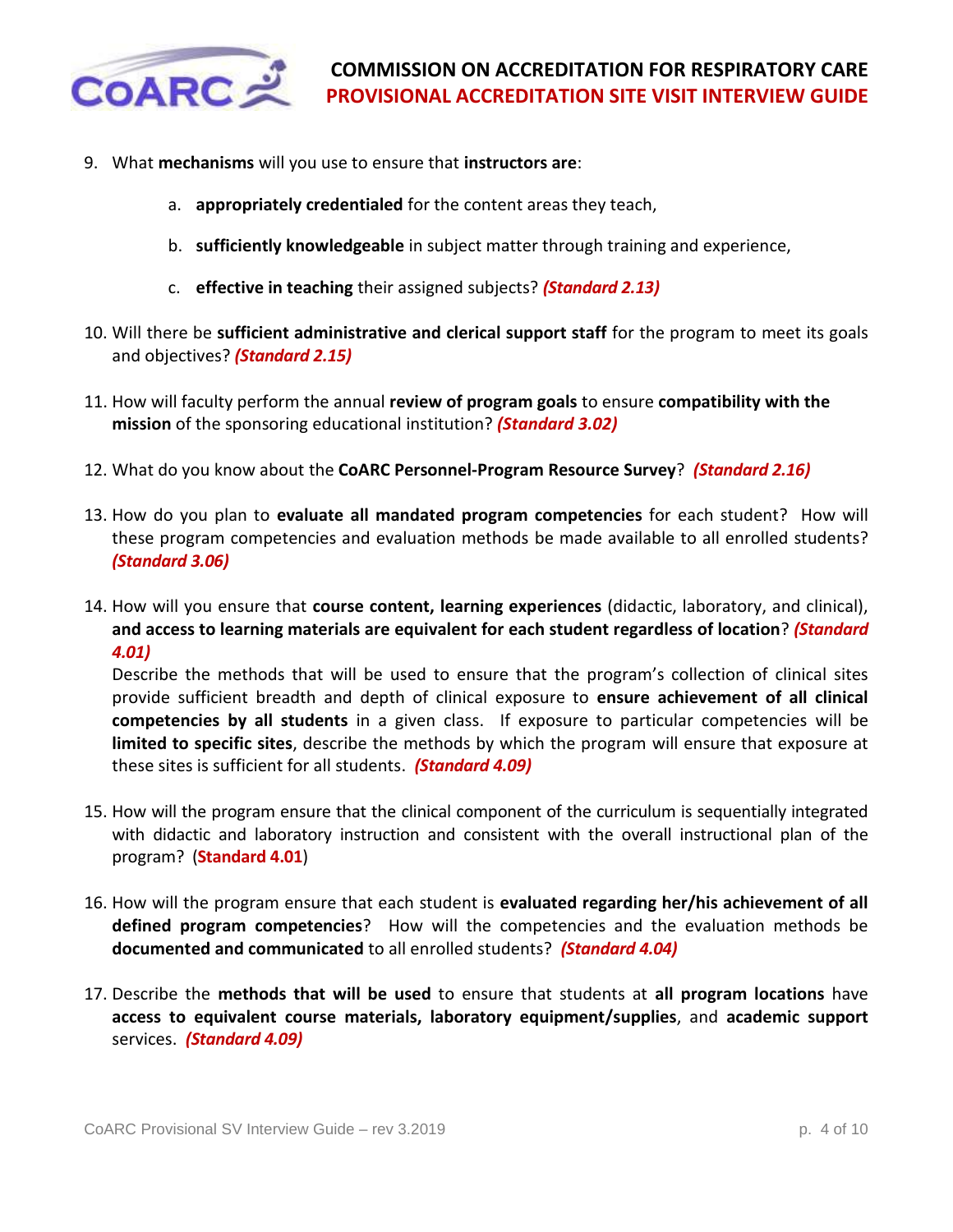

- 18. How do you plan to disseminate accurate and complete **information about the program** to prospective students **prior to admission and enrollment**? *(Standard 5.02)*
- 19. Will **admission procedures be non-discriminatory and followed as published**? Where will they be published? *(Standard 5.04)*
- 20. Describe the methods that will be used to ensure that **students are acquainted with Respiratory Therapy as a profession/career,** and that guidance (for both academic and personal concerns) is available to assist students in **understanding and abiding by program policies and practices**. *(Standard 5.11)*
- 21. Describe the methods that will be used to ensure that program **students have access to the academic support services** (e.g., library, computer and technology resources, advising, counseling, and placement services) available to other students in the institution. *(Standard 5.11)*
- 22. Describe the methods that will be used to ensure that program **students have timely access to faculty for academic assistance and counseling**.*(Standard 5.11)*
- 23. Where does the **institution keep student records** documenting their learning progress, deficiencies and achievement of competencies? How long are these records maintained? Describe the institution's **policies and procedures for maintaining student records related to admission, advisement, counseling, and disciplinary actions**. Where are these records kept? Are there any provisions that would allow **student access** to their academic records? What are your institution's policies regarding **access to records by work-study students** [If applicable]? *(Standard 5.12)*

## <span id="page-4-0"></span>**[Director of Clinical Education](#page-0-0)**

- 1. How will you maintain regular and consistent **contact with clinical affiliates and with your students, program faculty when they are at their clinical site**? **(***Standard 2.10***)**
- 2. How will you ensure that there are sufficient clinical instructors **to provide effective instruction at each clinical site**; i.e. so that **student to instructor ratio is no greater than 6:1**? **(***Standard 2.13***)**
- 3. Describe the **processes** you will use **to develop and maintain inter-rater reliability** among individuals who perform student clinical evaluations. *(Standard 3.07)*
- 4. How do you plan to **evaluate the clinical sites and the preceptors** at each site? *(Standard 3.16)*
- 5. How will you ensure (a) that **preceptors are providing adequate supervision** of student performance and (b) that they are providing **adequate feedback and mentoring** to students? *(Standard 3.12)*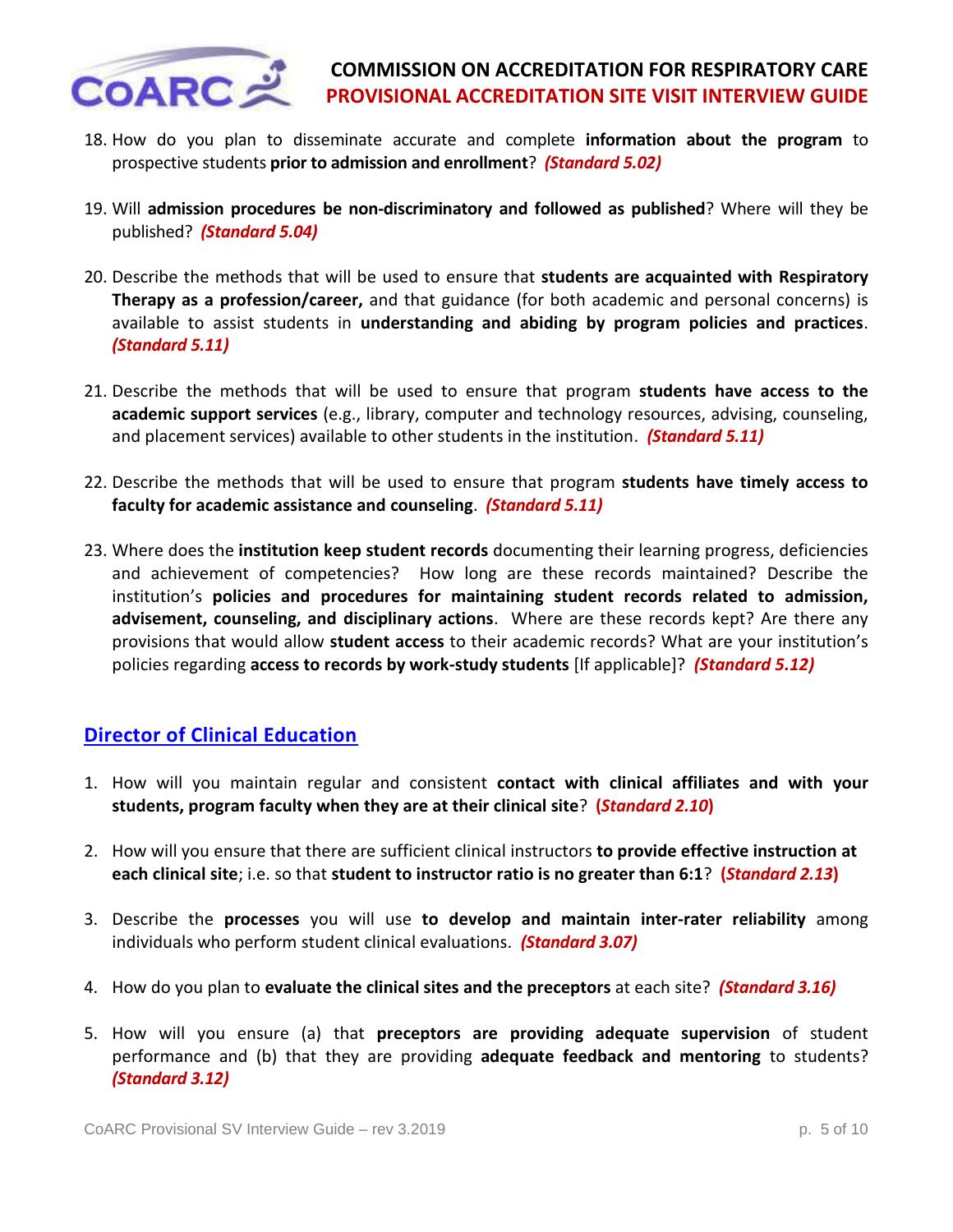

- 6. How will the program ensure that the **clinical component of the curriculum is sequentially integrated with didactic and laboratory instruction** and consistent with the overall instructional plan of the program? *(Standard 4.01)*
- 7. How will the program ensure that each student is **evaluated regarding her/his achievement of all defined program competencies**? How will the competencies and the evaluation methods be **documented and communicated** to all enrolled students? *(Standard 4.04)*
- 8. Describe the methods that will be used to ensure that clinical education **experiences at each clinical site are of sufficient quality and duration to enable students to meet program goals** and acquire the competencies needed **for clinical practice**. Describe the **mechanisms** you will use **to document the progressive independence of students** in the clinical setting. *(Standard 4.08)*
- 9. Describe the methods you will use to ensure that **students at various program locations have access to similar course materials, laboratory equipment and materials, and academic support** services. *(Standard 4.09)*
- 10. Describe the methods that you will use to ensure that, during a given clinical rotation, **the clinical experiences for each student are of sufficient quality and duration** to meet the clinical objectives/competencies specified in the clinical syllabus for that location. *(Standard 4.11)*
- 11. How will you determine that **sufficient practice time** and learning experience is available **during clinical rotations** to ensure that all students attain full clinical competence? *(Standard 4.11)*
- 12. Do you know whether there are formal, written, duly executed **agreements with all the program's clinical sites**? Can you imagine any circumstances in which **students** might be **required to secure their own clinical education sites or preceptors** for required clinical rotations? **How/when will students be informed** about who will be their preceptor and how to contact this individual? *(Standard 4.10)*
- 13. How will the program inform students and clinical supervisors that respiratory care **students must not be substituted for paid staff**? *(Standard 5.09)*
- 14. Will students be allowed to **complete clinical coursework while in an employee status** at any clinical facility? Will students be allowed to receive any form of **remuneration in exchange for work** they perform incident to their clinical education coursework and experiences?  *(Standard 5.10)*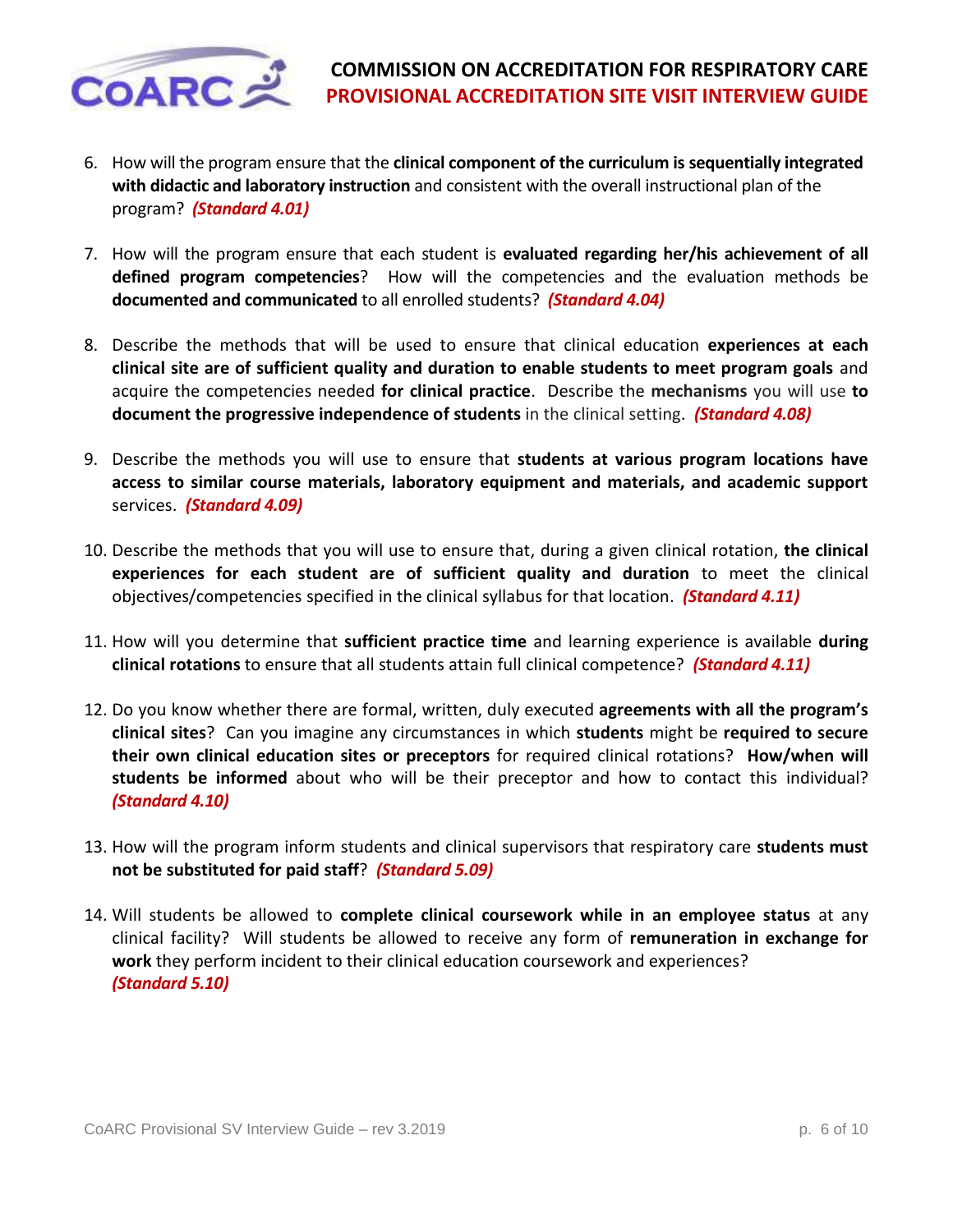

## <span id="page-6-0"></span>**[Medical Director](#page-0-0)**

- 1. What are the **responsibilities of the Medical Director**? **(***Standard 2.11***)**
- 2. How will you and the Director of Clinical Education try to ensure **adequate physician input at all clinical sites**? **(***Standard 2.11***)**
- 3. Do you know about the **program's Advisory Committee**? What will be your role on the Committee? **(***Standard 3.04***)**
- 4. Have you been informed about the **CoARC Personnel-Program Resource Survey**? *(Standard 2.16)*

### <span id="page-6-1"></span>**[Program Faculty](#page-0-0)**

#### *For questions 1-8, they should be asked to provide the basis for their answers.*

- 1. Do you think **the space allocated for the program** is adequate and appropriate? *(Standard 2.01)*
- 2. Do you know whether **instructional materials and supplies have been allocated to the program? If so,** will these be **sufficient to enable achievement of program goal(s)** and outcomes?  *(Standard 2.01)*
- 3. Do you think **libraries/learning resources** will be sufficient to enable achievement of program goal(s) and outcomes? *(Standard 2.01)*
- 4. How much **laboratory equipment has been purchased? Will it be readily available to students and sufficient** to enable achievement of program goal(s) and outcomes? *(Standard 2.01)*
- 5. How much do you know about the **financial resources to be made available to the program?** Do you think they will be **sufficient to enable achievement of the program goal(s)** and outcomes? *(Standard 2.01)*
- 6. Do you believe there will be **sufficient faculty to provide effective instruction** for students in all three settings (**didactic, laboratory, and clinical** setting)? **(***Standard 2.13***)**
- 7. How much do you know about **the administrative and clerical support** that will be available to the program? Do you think it will be sufficient for the program to meet its goals and objectives? *(Standard 2.15)*
- 8. Will you be involved in clinicals? How do you plan to **interact with the Medical Director to secure physician involvement** in student education? **(***Standard 2.11***)**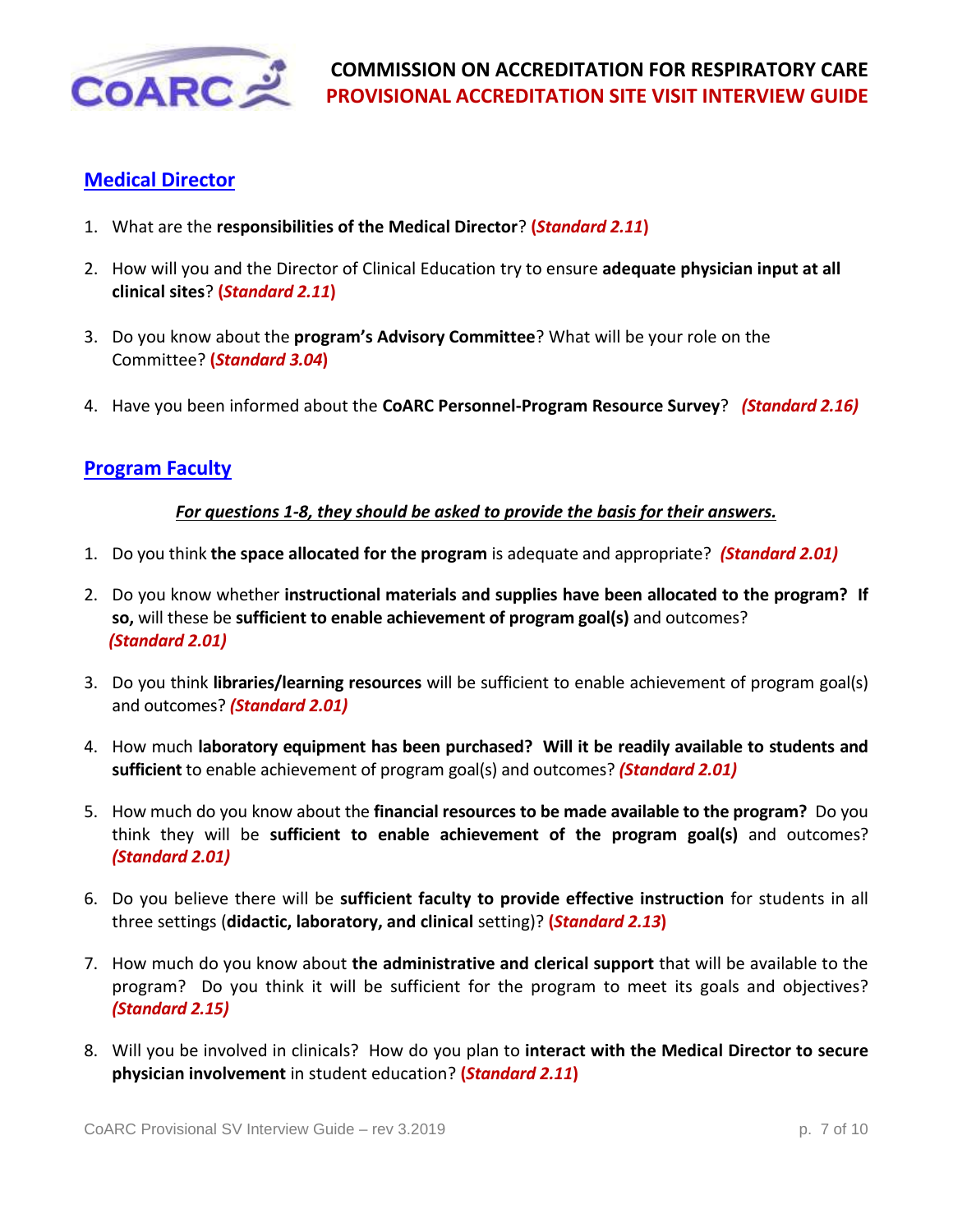

- 9. **Are you aware of the program goal(s)**? *(Standard 3.02)*
- 10. Have you been informed about the **CoARC Personnel-Program Resource Survey**? *(Standard 2.16)*
- 11. How do you plan to **ensure that student evaluations related to your teaching activities** are conducted with sufficient frequency to keep students apprised of their progress toward **achieving the curriculum competencies**, and to allow **identification of learning deficiencies** and the development of a means for their **remediation** in a reasonable time frame? *(Standard 3.06)*
- 12. How will **written criteria for passing, failing, and progression** in the program be provided to students? *(Standard 3.06)*
- 13. How will the results of performance **evaluations** be **communicated to each student**?  *(Standard 3.06)*
- 14. Have you been informed about an **inter-rater reliability process** for the program's clinical instructors? If so, describe the processes that will be used. *(Standard 3.07)*
- 15. How does the program plan to **evaluate all defined program competencies for each student**? How will these required competencies and evaluation methods be **documented and communicated** to all enrolled students? *(Standard 3.06)*
- 16. What **information** will be **provided to students prior to each respiratory care course**? *(Answer should include such things as written course descriptions, content outlines (including topics to be presented), specific instructional objectives, learning outcomes, and evaluation procedures (Standard 4.03)*
- 17. Have you been made aware of the process by which the program will **review and revise the curriculum**? If so, how **often/why will this occur**? *(Standard 4.03)*
- 18. How will the program ensure that **course content, learning experiences** (didactic, laboratory, and clinical), and **access to learning materials** are **equivalent for each student regardless of location**? *(Standard 4.09)*
- 19. Has the **faculty grievance procedure** been made known to you? *(Standard 5.06)*
- 20. Have you been made aware of the methods that will be used to **ensure that students are acquainted with Respiratory Therapy as a career** and that **guidance** (for both academic and personal concerns) **is available** to assist students in understanding and abiding by program policies and practices? *(Standard 5.11)*
- 21. How will the program **ensure that its students have access to the academic support services** (e.g., library, computer and technology resources, advising, counseling, and placement services) available to other students in the institution? *(Standard 5.11)*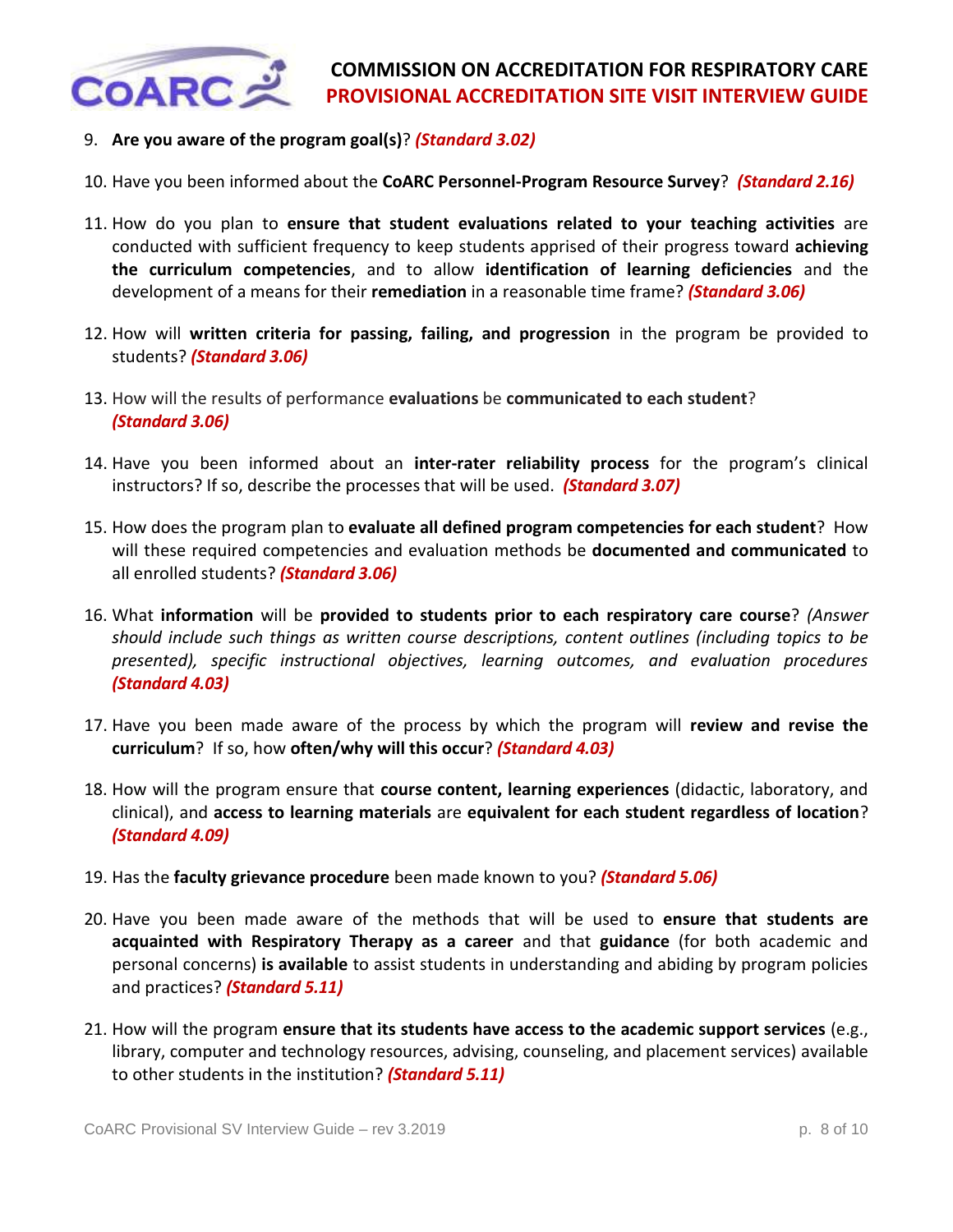

22. How will the program **ensure that its students have timely access to faculty** for academic assistance and counseling? *(Standard 5.11)*

### <span id="page-8-0"></span>**[Clinical Faculty](#page-0-0)**

- 1. Have you been made aware of the mechanism(s) by which the **DCE will provide regular and consistent contact** with both you and the students at your facility? **(***Standard 2.10***)**
- 2. How will **physician interaction and involvement** with respiratory students during clinicals be achieved at your facility? How will this be documented? *(Standard 2.11)*
- 3. How will the program ensure that the respiratory **student to clinical faculty ratio** at your facility is always **no greater than 6:1**? **(***Standard 2.13***)**
- 4. Have you been made aware of the **CoARC Personnel-Program Resource Survey**? *(Standard 2.16)*
- 5. Have you been told **how students are to be informed as to how well they are doing** in the program? Does this seem like an effective system? *(Standard 3.06)*
- 6. How will **written criteria for passing, failing, and progression** in the program be provided to students? *(Standard 3.06)*
- 7. What are the **processes by which your evaluation of individual student performance** will be communicated to that student? *(Standard 3.06)*
- 8. **What is 'inter-rater reliability'**? Do you know whether the program will have a system to assess 'inter-rater reliability'? (*Standard 3.07)*
- 9. Have you been told that you will need to **determine that** (a) you are **providing adequate observation and supervision** of student performance and (b) that you are providing **adequate feedback and mentoring** to the students? How do you plan to do this? *(Standard 3.12)*
- 10. How will specific **instructional objectives, learning outcomes, and evaluation procedures be provided** to students **at the start** of each clinical respiratory care course? *(Standard 4.03)*
- 11. How will the **clinical component of the curriculum be integrated with didactic and laboratory instruction**. *(Standard 4.08)*
- 12. How will the program determine that the **clinical education experiences** at your facility will be of **sufficient quality and duration** to enable students to acquire the competencies designated to that clinical rotation? Describe the mechanisms that will be used to **document the progressive**